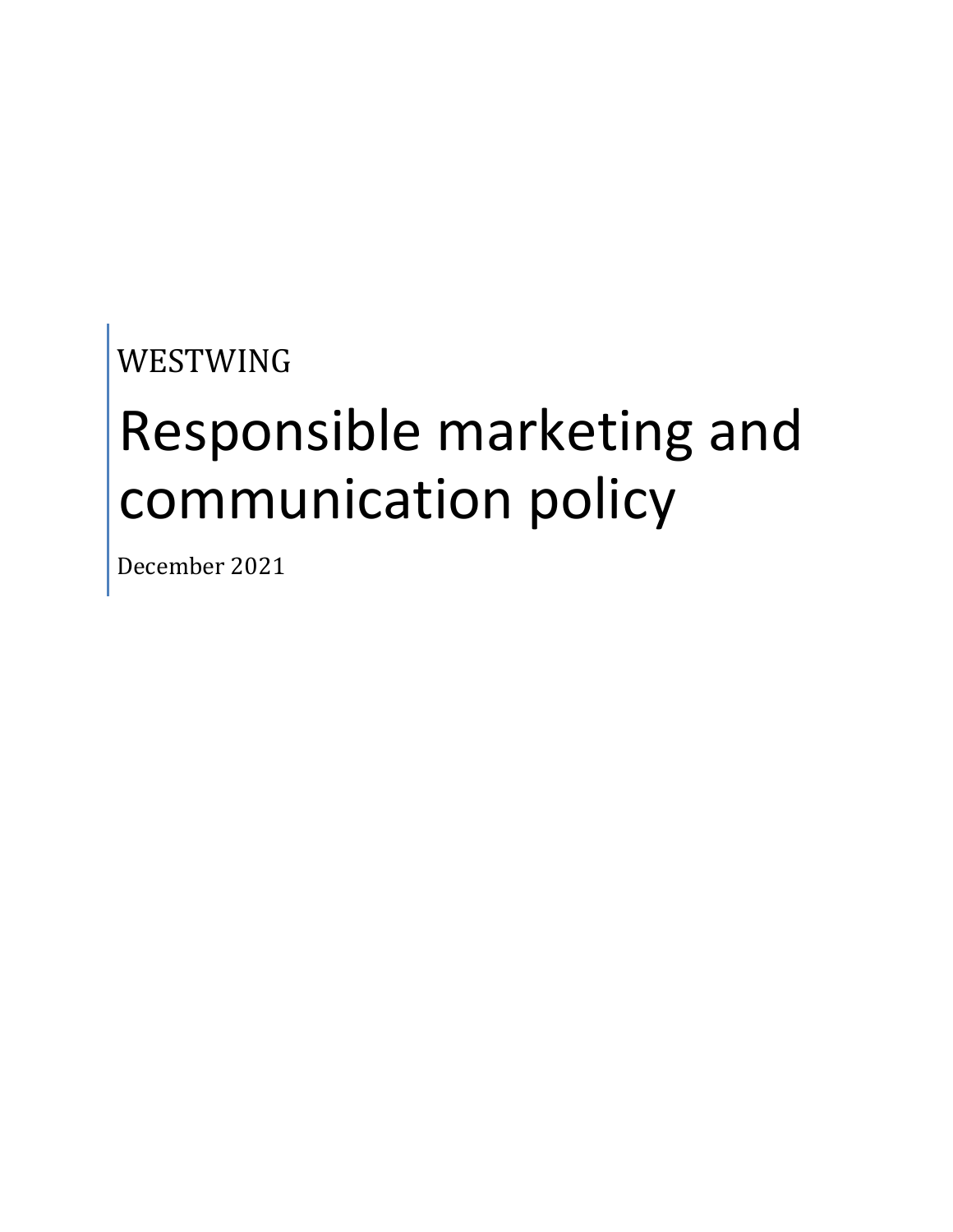## **Table of Contents**

| $\mathbf{1}$   |     |  |  |
|----------------|-----|--|--|
| $\overline{2}$ |     |  |  |
| 3              |     |  |  |
| 4              |     |  |  |
|                | 4.1 |  |  |
|                | 4.2 |  |  |
|                | 4.3 |  |  |
|                | 4.4 |  |  |
| 5.             |     |  |  |
| 6              |     |  |  |
| $\overline{ }$ |     |  |  |
| 8              |     |  |  |
|                |     |  |  |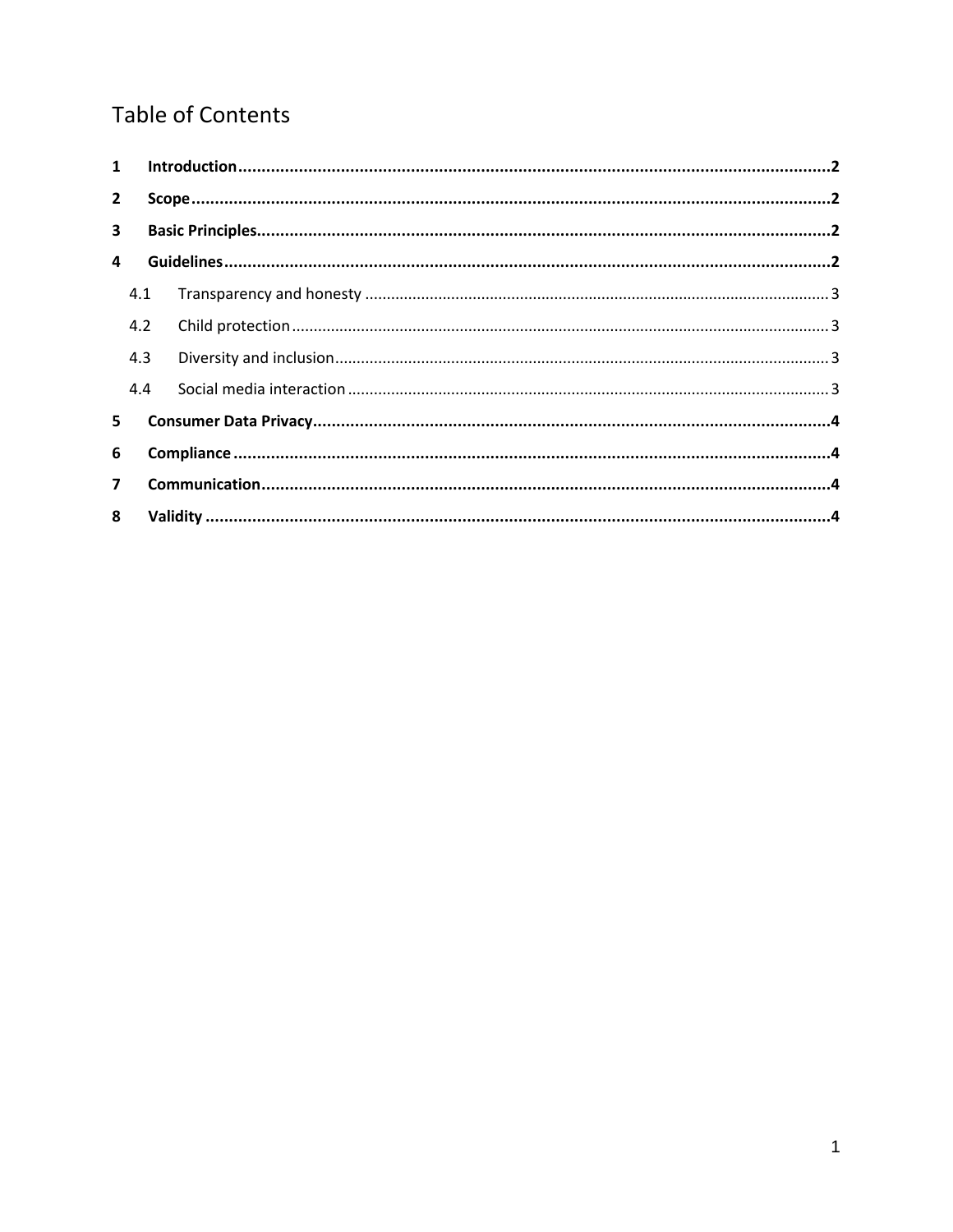## <span id="page-2-0"></span>**1 Introduction**

Westwing's mission is: To inspire and make every home a beautiful home. We are the European leader in inspiration-based Home & Living eCommerce and inspire our loyal Home Enthusiasts with a curated product selection in our 'shoppable magazine' and combine that with gorgeous content. In our organic marketing model we generate 94% of our traffic through our own channels. Accordingly we allocate most of our marketing investments into organic marketing and support these investments with paid channels. We genuinely care about our customers, our colleagues, and our partners. Our respect for the individuals and their rights is key to our overall approach and we always strive to be open, honest, direct<sub>z</sub> and reliable as also detailed in our Code of Conduct.

To enhance our Code of Conduct and further specify our approach to marketing and communication we have created this Responsible Marketing and Communication Policy. Our goal is to educate our employees, inform our customers and place our company values at the heart of our communication and marketing strategies. Through this policy we want to further highlight our overall commitment to honest and transparent communication, child protection, diversity and inclusion.

### <span id="page-2-1"></span>**2 Scope**

We have created the Responsible Marketing and Communication Policy for all that are involved with marketing, sales, promotion and communications within the Westwing Group across all countries. The scope of our Responsible Marketing Policy also extends to external media partners who support us by providing media opportunities for marketing and advertising.

## <span id="page-2-2"></span>**3 Basic Principles**

Our marketing and communication activities should abide by the following basic principles:

- comply with the relevant European and national regulatory frameworks and legal requirements;
- be ethical, legal, honest, truthful and apolitical;
- be easy to substantiate;
- respect the human being, individual beliefs and lifestyle choices;
- be socially responsible;
- be responsible when promoting environmental benefits;
- be consistent with our company values and reflect generally accepted contemporary standards of good taste and decency;
- avoid representation of our consumers, employees and partners in a manner that is idealistic or objectified;
- not include harmful, offensive, or derogatory stereotypes;
- be clearly distinguishable in its commercial nature.

## <span id="page-2-3"></span>**4 Guidelines**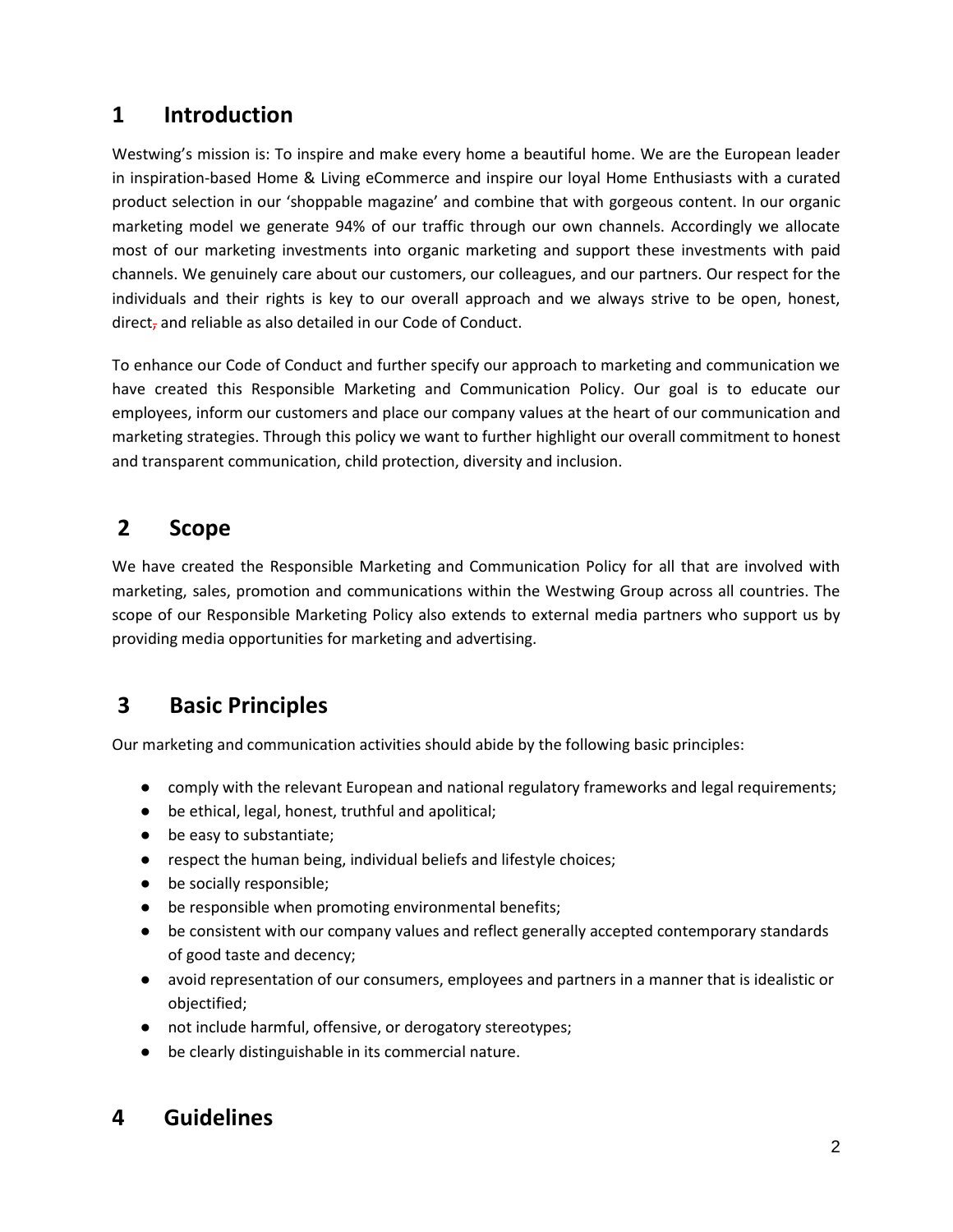#### <span id="page-3-0"></span>**4.1 Transparency and honesty**

- **Transparency:** We use clear marketing communications that do not mislead consumers.
- **Labeling:** We comply with product labeling laws in all the markets in which we operate. Our products are clearly and comprehensively labeled, beyond legal requirements where relevant, and display accurate information regarding their attributes, so that consumers can make informed choices.
- **Honest claims:** We communicate about our products and their ingredients honestly and accurately. We do not make misleading comparisons between our products and other products.
- **Pricing:** We provide our prices transparently to our customers.
- **Authenticity:** We do not work covertly with influencers or YouTubers.
- **Substantiation:** We make every effort to substantiate the claims made with respect to the products offered to our customers.

#### <span id="page-3-1"></span>**4.2 Child protection**

- **Advertising to children**: Westwing Group does not directly target children under the age of 12. While Westwing Group does not always enjoy full control of its organic marketing approach, we commit to taking all reasonable measures to prevent our marketing content unintentionally reaching children under 12.
- **Promotional activities:** We refrain from promotional activities that are specifically directed to children under 12.
- **Respecting parental authority:** We do not take advantage of children's imagination or inexperience or undermine their parents' authority through marketing messages.
- **Employing children:** We refrain from the employment of children.

#### <span id="page-3-2"></span>**4.3 Diversity and inclusion**

- **Diversity:** Our marketing communication aims to be truly diverse.
- **Inclusion:** Westwing stands for inclusion and no form of discrimination is tolerated in our marketing communication or elsewhere. This includes age, sexual orientation, religious beliefs, disability, and racial discrimination.
- **Political content:** We also take care to remain apolitical and avoid offending individuals or groups through our marketing and advertising content.

#### <span id="page-3-3"></span>**4.4 Social media interaction**

We place a high priority on ensuring that the digital environment where we place our content aligns with our image, values, and messaging in order to safeguard our Company's reputation.

● **Quality:** It is our expectation that each vendor has responsibility to monitor and remove unacceptable content, comply with all applicable laws and regulations, and operate in accordance with industry standards.